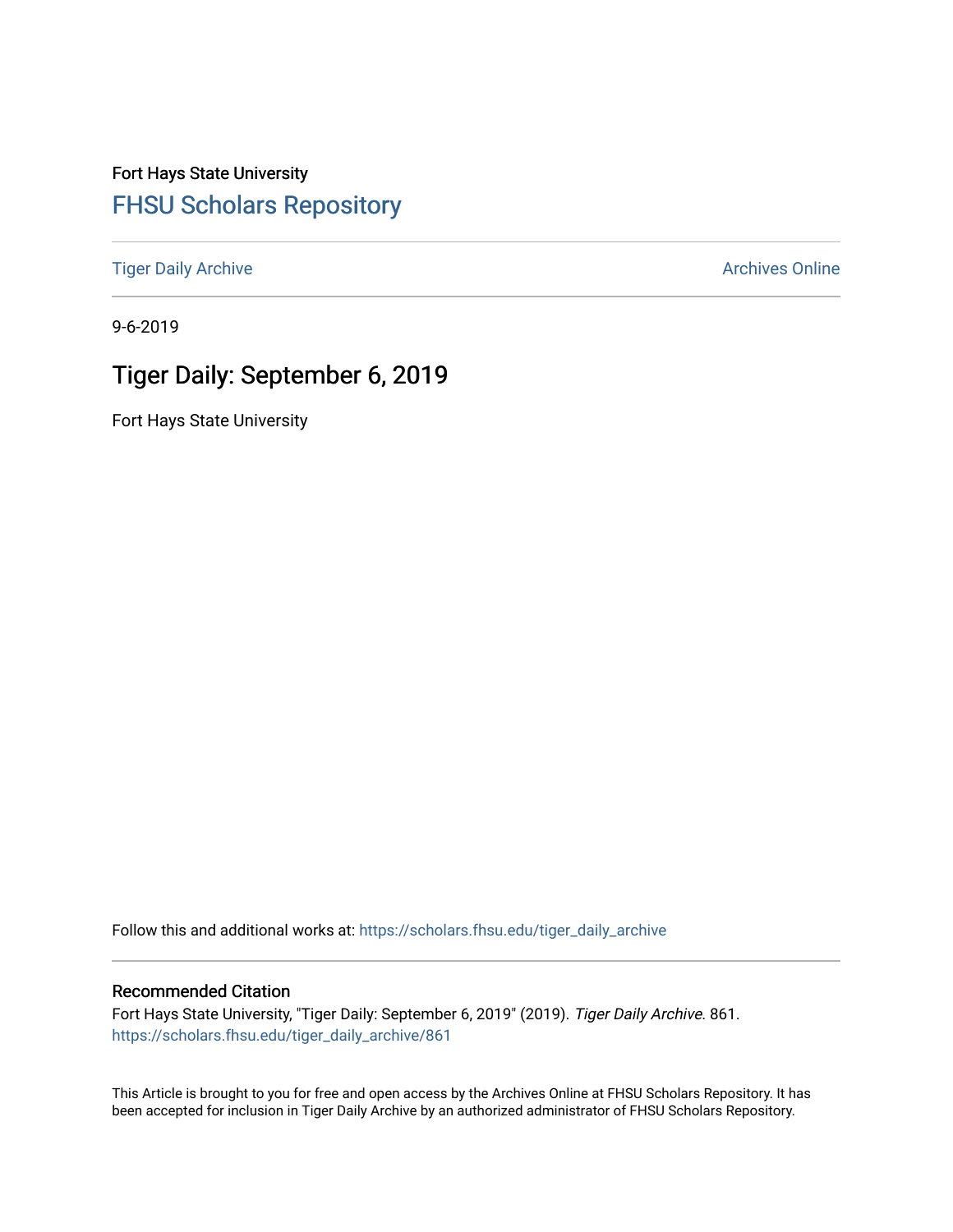## **Tiger Daily [September 6, 2019]**

## Tiger Daily

Fri 9/6/2019 11:07 AM

**To:** Tiger Daily <TigerDaily@fhsu.edu>



#### **ANNOUNCEMENTS**

- **WKHRMA October Seminar – [Registration](#page-1-0) Spots Available!**
- **Calendar: Upcoming Professional Development [Opportunities](#page-2-0)**
- **Phi Delta Theta Seeking [Advisors](#page-2-1)**
- **Academic Advising [Certificates](#page-2-2) and Trainings**
- **Faculty [Development](#page-3-0) Funding Applications**
- **Free [Community](#page-4-0) Meal**
- **Online Grant Writing [Workshop](#page-4-1)**
- **Smoky Hill Chorale – First [Rehearsal](#page-4-2)**
- **[Foundation](#page-4-3) Check Run Notice**
- **25LIVE Room [Reservation](#page-5-0) System – New Event Creation Form**

#### **EVENTS**

#### **THIS WEEK/WEEKEND**

**Fresh Food [Friday](#page-5-1) – TODAY; 11:00am**

## **FUTURE EVENTS**

- **Café May [Mondays:](#page-5-2) Fresh Asian Cuisine – September 9; 11:30am**
- **Victor E. Garden [Workday](#page-6-0) – September 9; 5:00pm**
- **[Hispanic](#page-6-1) Dance Session: Ballet Exercise for Adults – September 11; 6:30pm to 9:00pm**
- **FHSU Career [Readiness](#page-6-2) Week – September 15-18; Times listed below**
- **Science Café [Presents:](#page-7-0) "99 Science Cafés & Beyond" – September 16; 7:00pm**
- **MDC Workshop – [Intermediate](#page-7-1) Excel: Data Analysis – September 18; 8:30am to 12:00pm**
- **2 nd [Annual](#page-8-0) Mac N' Cheese with AGD – September 18; 4:30pm to 7:00pm**
- **MDC Workshop – [CliftonStrengths](#page-8-1) Engaged – October 1; 9:00am to 4:00pm**

#### **SHARE WITH STUDENTS**

- **Freshmen & [KAMS/AMS](#page-8-2) Elections**
- **Student [Organization](#page-9-0) Renewal is Now Open!**
- <span id="page-1-0"></span>**FBI Internship [Opportunity](#page-9-1)**

#### **ANNOUNCEMENTS**

## **WKHRMA October Seminar – 10 Complimentary Spots Available!**

Wednesday, October 23, 2019

Registration: 8:30 a.m. / Seminar: 9 a.m. – 3 p.m. / Networking Reception to follow Robbins Center – Eagle Communications Hall

The Western Kansas Human Resource Management Association (WKHRMA) welcomes the Tiger Family to our annual October Seminar. Come hear from attorneys Melody Rayl & Lauren Sobaski of Fisher & Phillips LLP on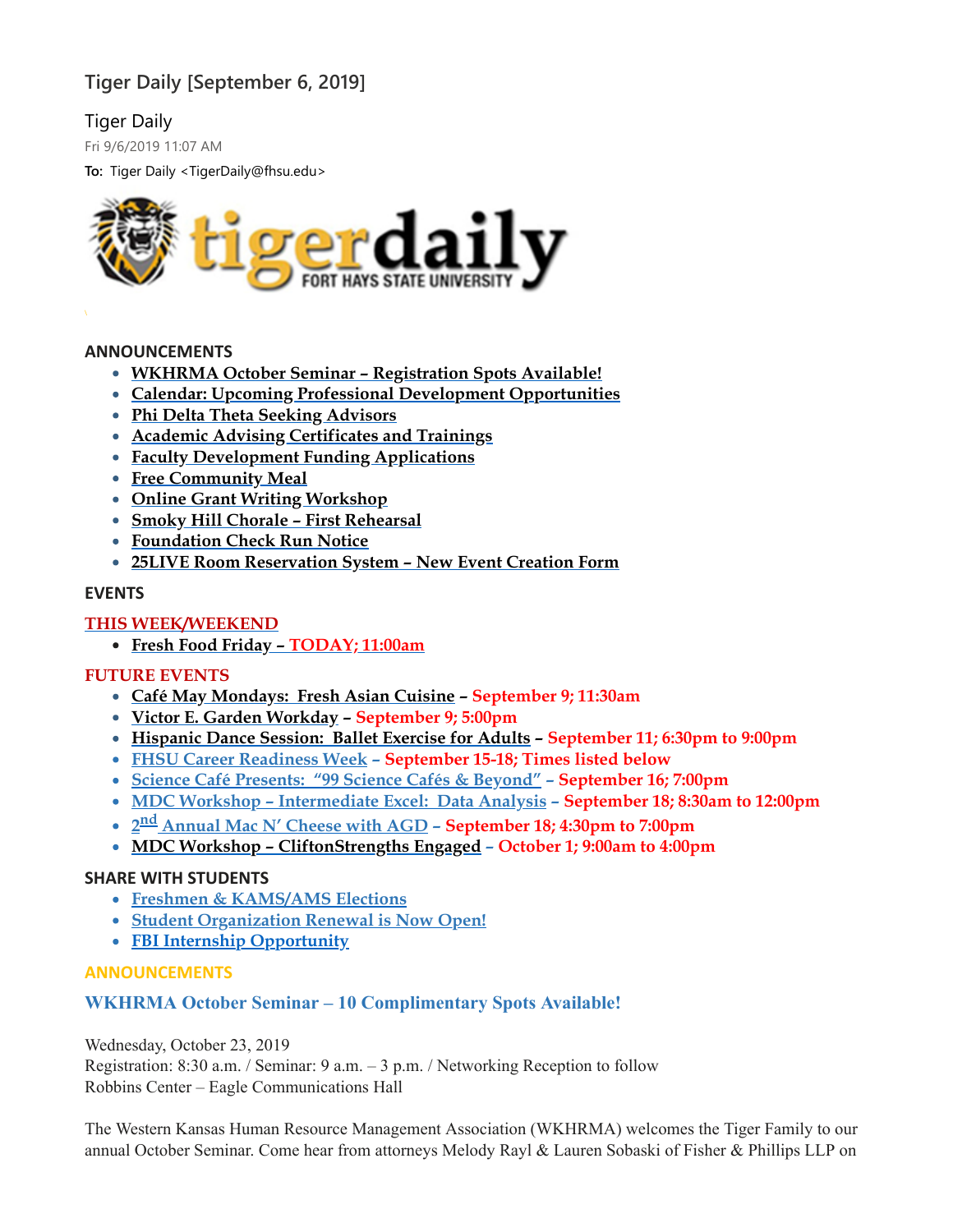some of the most pressing matters facing the workplace today. We will discuss issues about changing marijuana laws, inclusion, audits, retaliation claims, and more.

Provost Jill Arensdorf has generously agreed to fund **TEN** registrants from FHSU's Division of Academic Affairs.

Want one of the ten spots for faculty & staff? These complimentary registrations are first come, first served! Email Hannah Hilker, [hehilker@fhsu.edu](mailto:hehilker@fhsu.edu) today to reserve your spot at the seminar.

## <span id="page-2-0"></span>**Calendar: Upcoming Professional Development Opportunities**

Check out upcoming professional development opportunities! The TILT TigerLearn event calendar is your go-to for professional development at FHSU! Check it out here: [http://tigerlearn.fhsu.edu/events/.](http://tigerlearn.fhsu.edu/events/)

To provide faculty and staff with one easy place to see all professional development at FHSU, we're happy to include your event on the TigerLearn calendar. We can include links to your registration site, contact persons for questions, etc. Just contact [TILT-FacultyDev@fhsu.edu,](mailto:TILT-FacultyDev@fhsu.edu) and we'll add your event right away!

#### <span id="page-2-1"></span>**Phi Delta Theta Seeking Advisors**

Phi Delta Theta is a new fraternity coming to campus and are looking for Faculty/Staff to sit on the advisory board for the new group being established. You do not need to be an Alumni of Phi Delta Theta, have prior Greek experience, or be a male to be on the advisory board. We are just looking for individuals to provide guidance to young undergraduate students by fostering their growth and leading them to success.

Please contact Austin Dean [\(adean@phideltatheta.org\)](mailto:adean@phideltatheta.org) if interested!

#### <span id="page-2-2"></span>**Academic Advising Certificates and Trainings**

The Academic Advising and Career Exploration Center offers certificates for academic advisors each semester. The schedule for this fall is available below.

If you have attended sessions in the past and need to know which sessions you have left to receive your certificate, please email your name and department to **[advising@fhsu.edu](mailto:advising@fhsu.edu)** for assistance.

**NOTE:** This is open to both faculty and staff. Please feel free to bring your lunch to the session. **RSVP:** Please let us know if you are planning to attend by replying to **[advising@fhsu.edu](mailto:advising@fhsu.edu)**. We will send you a calendar entry that you will need to "Accept and Send the Response Now". This will allow us to have the appropriate room size and number of handouts. We look forward to seeing you at our sessions.

#### **ADVISING TECHNOLOGY CERTIFICATE**

This certificate will provide academic advisors with information related to the primary technology applications utilized to support academic advising at FHSU. Participants must attend each session to receive the certificate. **Participants need to bring their laptop with them for each session.** The following are the dates for this certificate.

September 12, 2019 12-1 PM *Using Technology in Advising-TigerTracks* September 19, 2019 12-1 PM *Using Technology in Advising-TigerEnroll* September 26, 2019, 12-1 PM *Using Technology in Advising-Advising Notes* October 8, 2019, 12-1 PM *Using Technology in Advising-Tiger Early Alert*

#### **ADVISING SPECIAL POPULATIONS CERTIFICATE**

This certificate will provide information on working with the diverse needs of our students. Whether you are currently advising students in the population or not, you will gain information that can assist you. Participants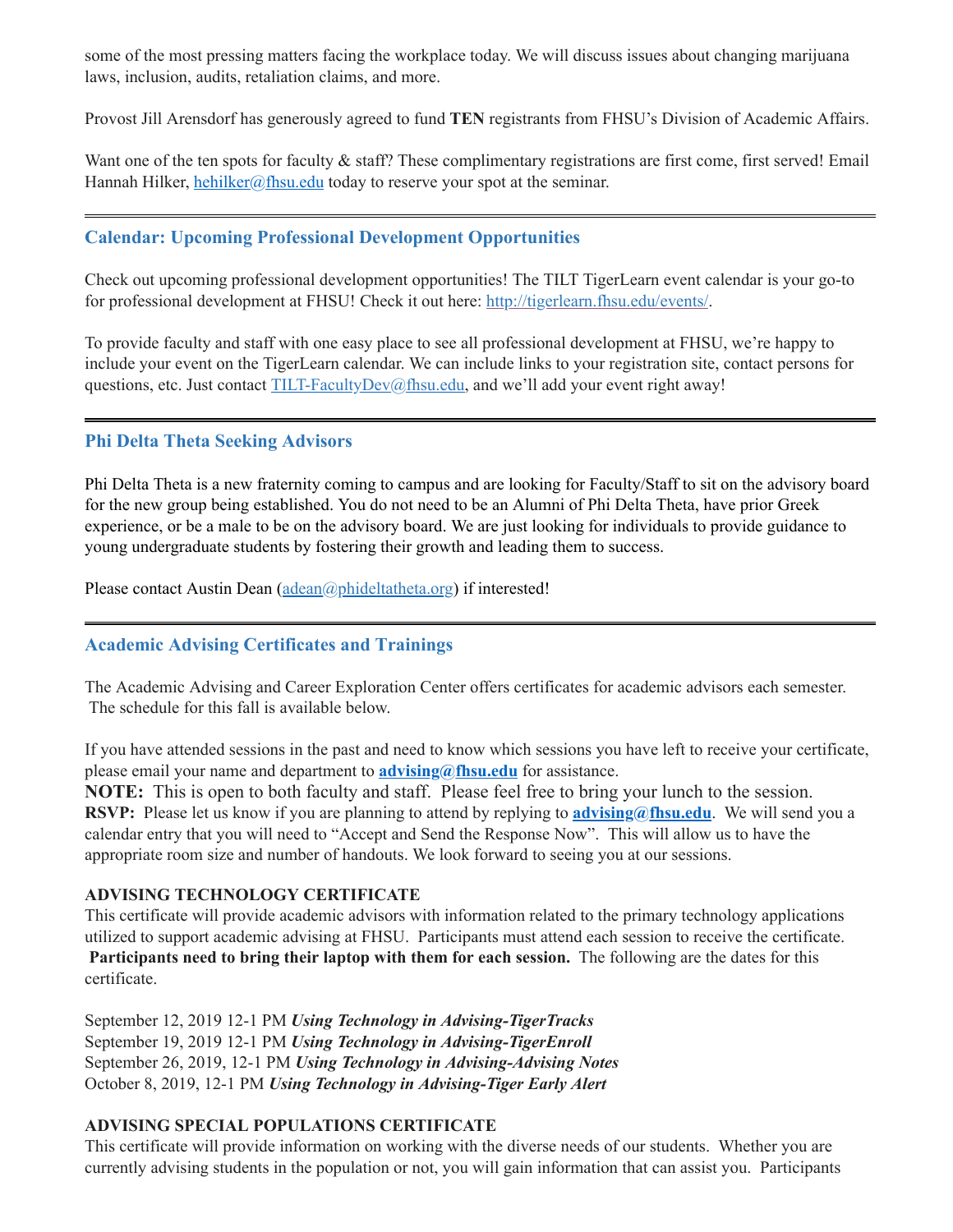must attend each session to receive the certificate. The following are the dates for the spring sessions.

October 17, 2019, 12-1 PM *Advising Special Populations-Student-Athletes* October 31, 2019, 12-1 PM *Advising Special Populations-International Students* November 7, 2019, 12-1 PM *Advising Special Populations-Students with Disabilities* November 21, 2019, 12-1 PM *Advising Special Populations-Transfer Students*

#### **ACCESS for Student Success Advisor Training**

The ACCESS for Student Success program requires all first-time freshman to meet with their academic advisor six times throughout the first year (three in the fall, three in the spring). These trainings sessions will provide information on content and delivery methods that can assist advisors in the planning and execution of fall ACCESS II and ACCESS III meetings.

September 17, 2019, 3-4:30 PM, Trails Room September 25, 2019, 3-4:30 PM, Trails Room

#### **NACADA Webinars**

The Academic Advising and Career Exploration Center and Office of Student Affairs will be hosting the following webinars from NACADA: The Global Community for Academic Advising thanks to the generosity of the Office of Student Affairs. These webinars are open to faculty and staff.

Thursday, November 14, 2019 1:00 PM – 2:00 PM All I Need to Know (about Academic Advising) I Learned...

Wednesday, December 11, 2019 1:00 PM – 2:00 PM Academic Advising and Trans Equity: Building our Tomorrow

## **Faculty Development Funding Applications**

The first 2019-20 deadline *with Chair and Dean electronic approval* is September 20.

- <span id="page-3-0"></span>Annual individual limit increased: \$1200 (attending, networking, other), or \$1400 if presenting. Travel internationally may be eligible for an additional \$200.
- **COMPLETE** and **DETAILED** application responses assist committee review and probability of full funding (within limit).
- Only applications **completing chair and dean electronic approval no later than Sept 20** will be considered in this cycle. Verify **earlier department/college deadlines** with your chair and dean.
- Bank Roll Over is available for higher cost events (more than \$3,000) taking place in the *next* academic year (20-21). This requires applying twice, in 19-20 and again in 20-21. Contact the Office of the Provost for details.
- "Other" is now a participation option in addition to attend, present, network. Contact committee chair, Judith Ofcarcik,  $jjofcarcik@fhsu.edu$ , with any questions regarding this option.
- Funding decisions are relayed approximately *2 weeks* following the due date.

Use this link (Faculty [Development](notes://LNapps/86257474006926D5) Funding) to access the **Lotus Notes Workspace** (not web based) application.**\* Read instructions and guidelines** (LN menu, blue buttons) *prior* to completing the form. *Track your application electronic progress* by returning to "Faculty Development Funding" on LN Workspace.

Additional information: [https://www.fhsu.edu/academic/provost/faculty\\_dev\\_fund/index](https://www.fhsu.edu/academic/provost/faculty_dev_fund/index) The next application due date is November 1.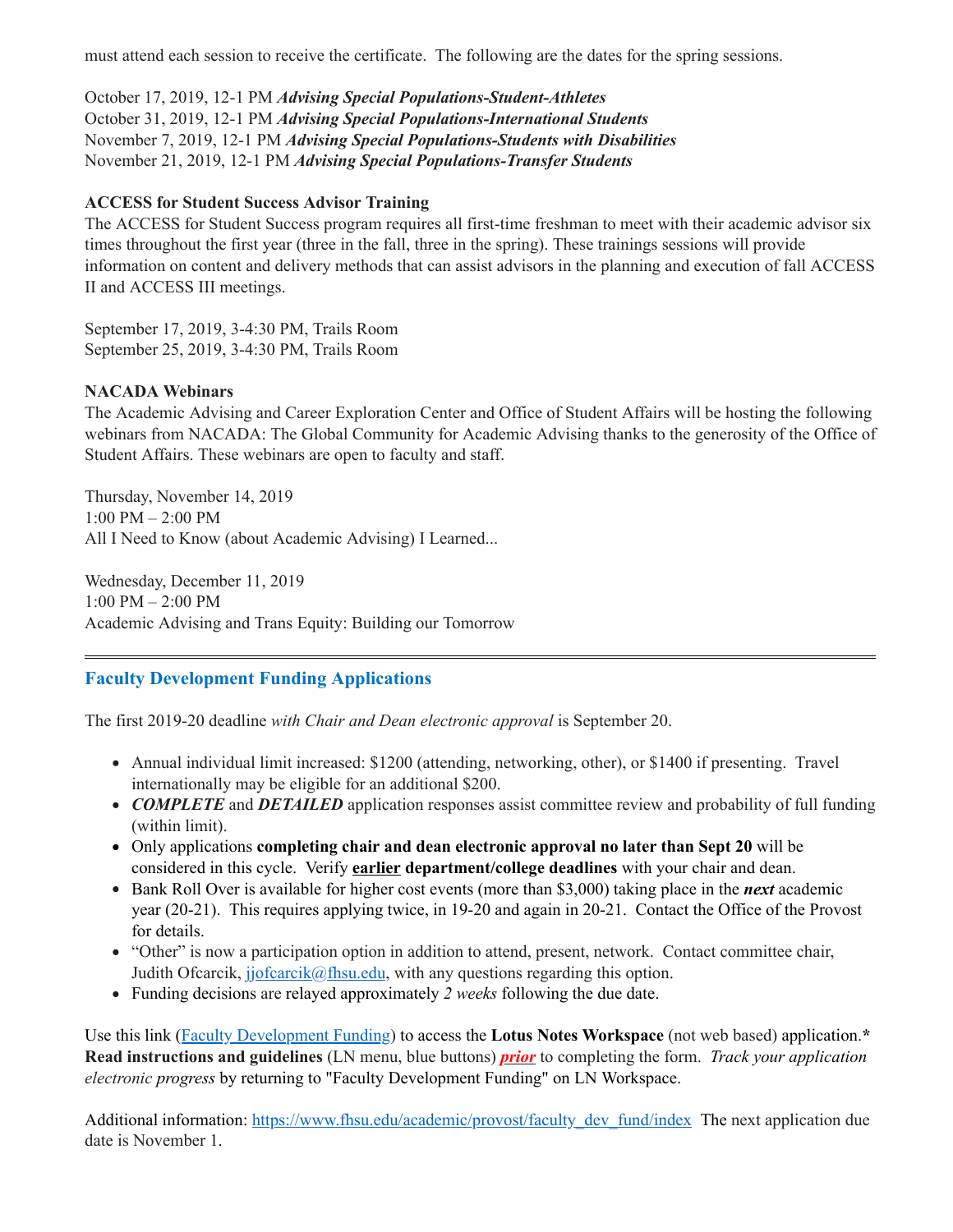If you have questions or would like assistance accessing and/or completing the FDF form, contact Janet Kohl at [jakohl2@fhsu.edu](mailto:jakohl2@fhsu.edu) or by phone, 4207.

**\* Alternate instructions** for accessing the FDF process in Lotus Notes: Open LN Workspace. Use Ctrl O **or** Command O **or** go to the top menu and click File, pull down to Open and then IBM Note Application. Any of these will bring up the "Open Application" box. Next to "Look in" it might say "On My Computer." Click the arrow next to this box to switch it to "*LNapps/FHSU*." In the box below, scroll down to "apps" and open, then scroll down to "Faculty Development Funding" and open. The process will open and will also be placed on your Workspace for future use.

## <span id="page-4-0"></span>**Free Community Meal**

Free Community Meal 2<sup>nd</sup> & 4<sup>th</sup> Sundays every month 5:30-7:00pm Breathe 703 Main St. Hays

Come join us for a home cooked meal and some good conversation!

## <span id="page-4-1"></span>**Online Grant Writing Workshop**

In an effort to be more inclusive and accessible to everyone, the Office of Scholarship and Sponsored Projects has partnered with TILT to create an online Grant Writing Workshop! This course combines information from all of our previous face to face workshops and offers them in one easy access location. The content is designed for everyone no matter your level of experience and is laid out in an easy to navigate format. You may use the course as a refresher or just in time training on a certain topic area as you work on your grant proposal, or you can choose to complete the whole course and earn a certificate at the end. You will learn how to find funding, develop your proposal and budget, and hear tips from your fellow FHSU colleagues who have been successful in writing grants! The course is available starting September 1<sup>st</sup> through December 15<sup>th</sup>. We can't wait for you to get started!

For access to the Grant Writing Workshop please visit [https://forthaysstate.curatr3.com/login.](https://forthaysstate.curatr3.com/login)

Tutorial video of how to register: <https://use.vg/24D4k1>

#### <span id="page-4-2"></span>**Smoky Hill Chorale First Rehearsal**

The **SMOKY HILL CHORALE** is set to begin rehearsing for a season of singing as the Hays-area adult choir (post high school). Current members, former members, or anyone who is interested in adult choral singing, come JOIN! We need ALL of us to recruit NEW VOICES to make this year bigger and better! THINK OF ONE OR TWO FRIENDS (MALE, ESP), **AND BRING THEM WITH.**

## **First rehearsal-Monday, September 9 th** in Malloy Hall Rm115 (Palmer)

Plan to come and bring some new singers!

<span id="page-4-3"></span>Please join us as we prepare some fun music for the November Concert, and then beautiful choir selections for the CCC.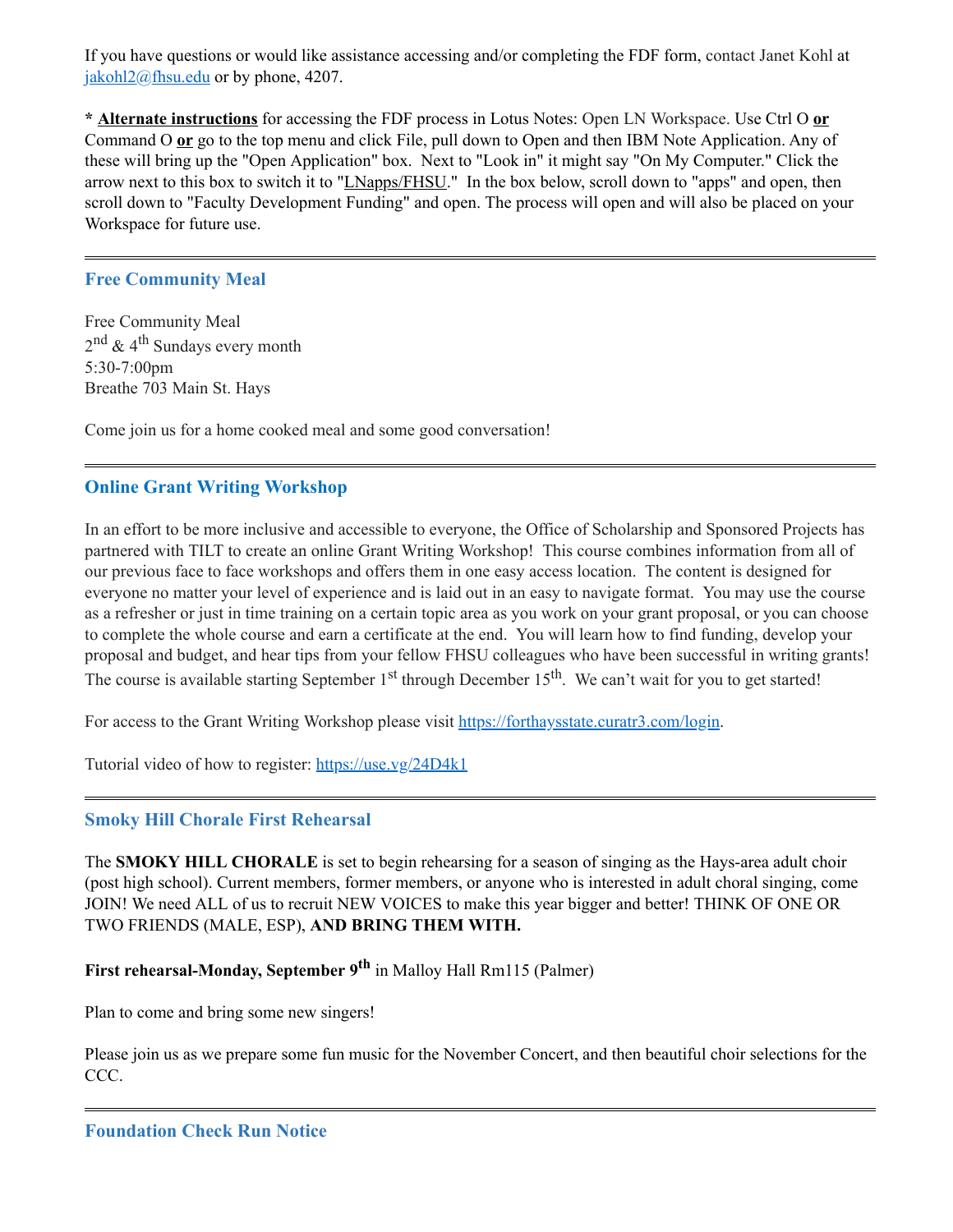The Foundation will continue to process check requests on Wednesdays for the 19-20 academic year . Please have check requests to the Robbins Center by 3:00 p.m. on Tuesdays to be included in the week's check run. Please contact Amy Leiker at 5947 with questions.

## <span id="page-5-0"></span>**25LIVE Room Reservation System – new Event Creation Form**

A new **Event Form** has been made available in 25Live, allowing you to enter all event information on a single page. You can **Opt In** to try the new form (instead of using the standard Event Wizard) by clicking on the **Try** New Event Form! (reloads app) button Try New Event Form! (reloads app), located on the 25Live Pro Home page. You can switch back/continue using the standard Event Wizard if you prefer it, but we think you'll like using the new Event Form! Here are some of its **Advantages/Features:**

- A more efficient design
- Improved navigation and speed
- Expanded occurrence editing features (for repeating events)
- A convenient option for creating related events immediately after saving
- Clearer display of information with collapsible sections
- Location and Resource search improvements
- Better accessibility for users of all abilities

For more information or to view the 25Live User Guide, see [https://www.fhsu.edu/tigertech/25live.](https://www.fhsu.edu/tigertech/25live) Feedback or questions can be directed to [TS-BusinessOps@fhsu.edu.](mailto:TS-BusinessOps@fhsu.edu)

## **EVENTS**

<span id="page-5-1"></span>**Fresh Food Friday** TODAY; 11:00am Tiger Food Exchange (located on the main floor of Forsyth Library)

This week's Fresh Food Friday is an assortment of grapes, peaches, and green bell peppers! Due to the limited number of the offering, we ask that you only take one per person. Distribution will begin at 11 am in the Tiger Food Exchange (located on the main floor of the Forsyth Library). Contact [fhsuhungerinitiatives@gmail.com](mailto:fhsuhungerinitiatives@gmail.com) with any questions.

## <span id="page-5-2"></span>**Café May Mondays: Fresh Asian Cuisine available at Forsyth Library**

Every Monday, September 9-December 2

Lunch: starting at 11:30am\*

Forsyth Library, South Study Area

\*Food served until sold out

The tradition continues with Café May Mondays. Visit Forsyth Library and enjoy fresh Asian cuisine for lunch every Monday during the Fall 2019 semester.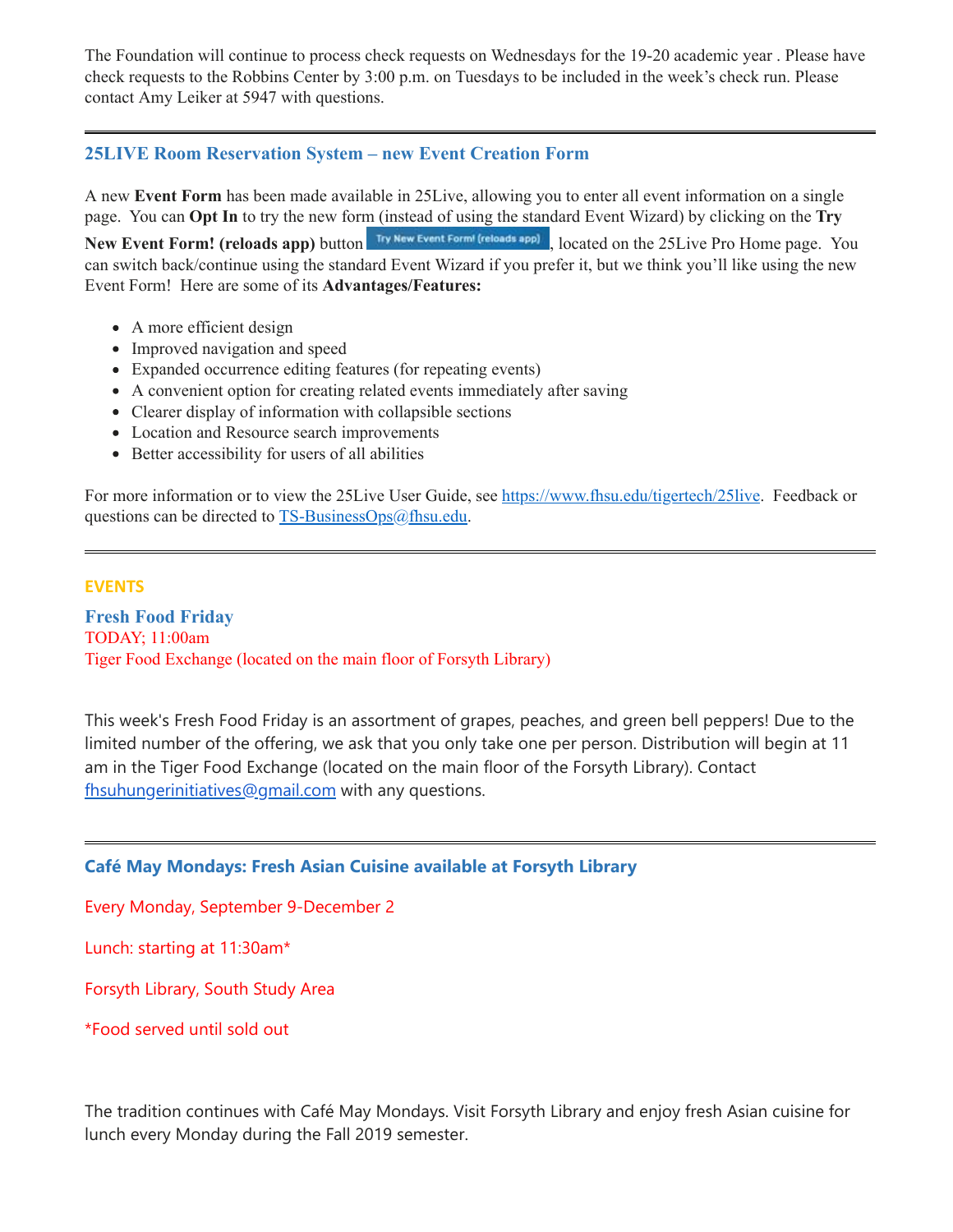The menu will feature different items each week. Payment is accepted via cash, card, or check and the suggested donation will be posted weekly.

Like Forsyth Library on social media @fhsulibrary to learn more.

<span id="page-6-0"></span>**Victor E. Garden Workday** September 9; 5:00pm Victor E. Garden (located in the meadow next to the Robbins Center)

The Food & Garden Club hosts volunteer work days at the Victor E Garden (located in the meadow next to the Robbins Center) every Monday at 5pm, unless it is raining at the start time. WorkDays generally last 60-90 minutes and will consist of various light gardening tasks. Gloves will be provided, but we recommend that you bring your own water bottle, and wear shoes/clothes that you do not mind getting dirty. You do not need to be a member of the Food & Garden Club to attend, and work evenings are eligible as service hours for the organization of your choice. Contact  $\frac{\text{fhsubungerinitatives}(a\text{gmail.com})}{\text{gmaplim}(\text{gap} + \text{homb})}$  with any questions. Thank you and have a great day!

<span id="page-6-1"></span>**Hispanic Dance Session: Ballet Exercise for Adults** September 11; 6:30-9:00pm Cunningham Hall 122 (Dance Room)

The next Hispanic Dance Session will be Ballet Exercise For Adults. It will be taught by Dr. Nicole English. It will be on Wednesday, September 11, 2019 from 6:30 – 9:00 in Cunningham Hall 122 (Dance Room). Please meet outside CH122 around 6:20 so we can start promptly at 6:30. The Hispanic Dance Session is sponsored by the Spanish Club and the Department of Modern Languages. For more information, email Chita Espino-Bravo at  $c$  espinobravo@fhsu.edu.

<span id="page-6-2"></span>**Making YOUR Mark: FHSU Career Readiness Week** September 15-18; Times listed below

Make plans for you and your students to join in on a variety of professional development activities planned for September 15-18. For more information, visit [www.fhsu.edu/career/makingyourmark.](http://www.fhsu.edu/career/makingyourmark) Registration for events is available through [Handshake.](https://fhsu.joinhandshake.com/login)

**Sunday, September 15 [Tailored](https://fhsu.joinhandshake.com/events/316471/share_preview) for Tigers Open House** 6:00 PM to 8:00 PM | Forsyth Library, Room 039

**Monday, September 16 [Etiquette](https://fhsu.joinhandshake.com/events/324687/share_preview) Dinner** 7 PM | Memorial Union, Fort Hays Ballroom \*Cost: \$10 (Attend the Etiquette Dinner & Networking Reception for a **package [discount](https://fhsu.joinhandshake.com/events/324702/share_preview)**.) **Registration deadline is 9/9.** *Attire for the event is business professional dress.*

**Tuesday, September 17 Career Readiness [Conference](https://fhsu.joinhandshake.com/events/323674/share_preview)** 9 AM to 12:30 PM | Memorial Union, 2<sup>nd</sup> floor **Mock [Interview](https://fhsu.joinhandshake.com/jobs/2908242/share_preview) Day** 11 AM to 4:30 PM | Memorial Union, Fort Hays Ballroom (Advance sign-up required)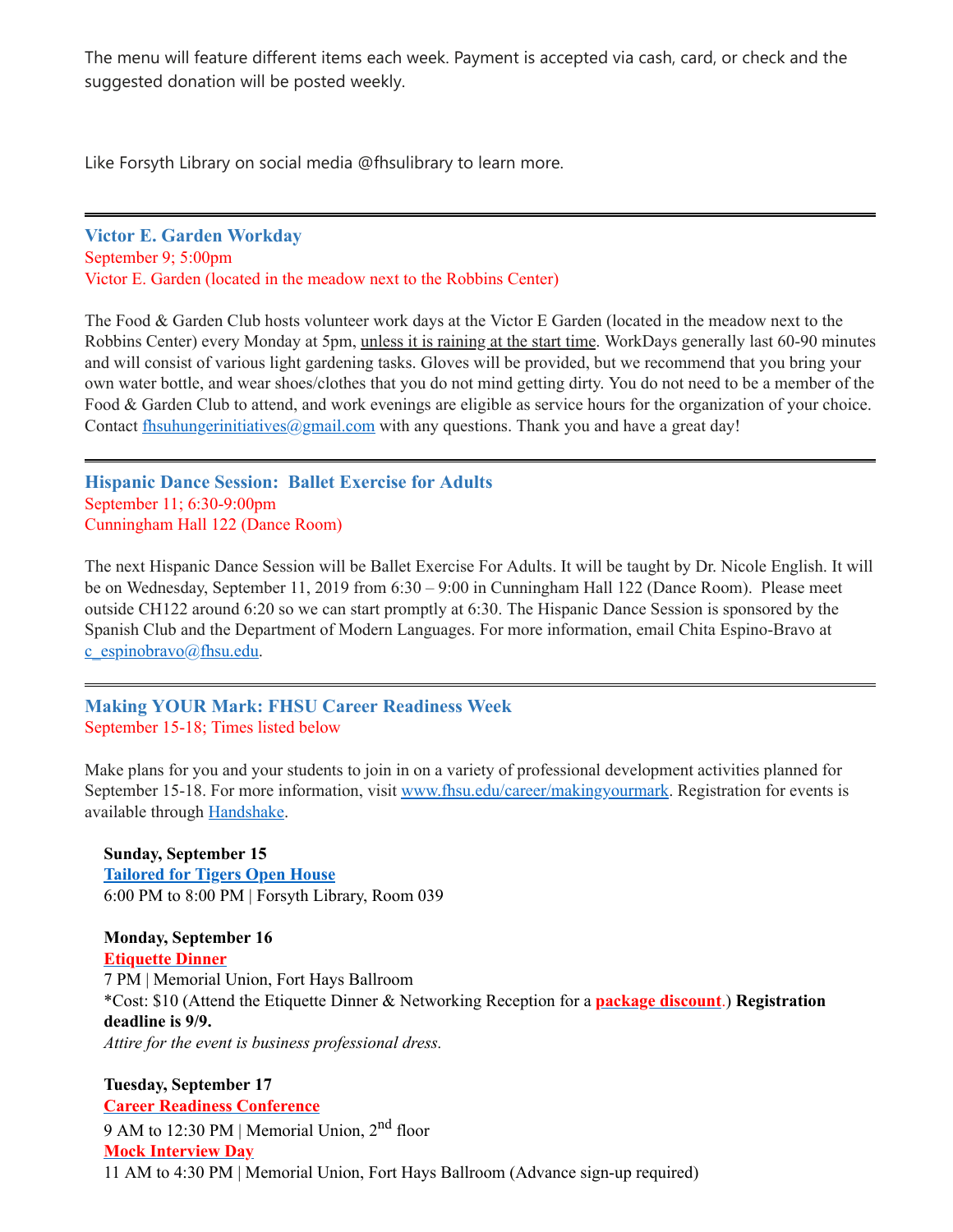**How to get into [Graduate,](https://fhsu.joinhandshake.com/events/330263/share_preview) Law, or Medical School | Memorial Union, Stouffer Lounge** 1:30-4:30 PM **[Networking](https://fhsu.joinhandshake.com/events/324701/share_preview) Reception** 6:30 PM | Robbins Center, Eagle Communications Hall \*Cost: \$5 (Attend the Networking Reception & Etiquette Dinner for a **package [discount](https://fhsu.joinhandshake.com/events/324702/share_preview)**.) **Registration deadline is 9/9.**

*Attire for the event is business professional dress.*

#### **Wednesday, September 18**

**Textron [Diversity](https://fhsu.joinhandshake.com/events/325966/share_preview) Meet & Greet** 9 AM to 10 AM | Memorial Union, Pioneer Room **Career & [Internship](https://fhsu.joinhandshake.com/career_fairs/11008/student_preview) Day** 10 AM to 2 PM | Memorial Union, Fort Hays Ballroom *Professional dress is highly recommended.* **Study [Abroad](https://fhsu.joinhandshake.com/events/323587/share_preview) Fair** 10 AM to 2 PM | Memorial Union, Stouffer Lounge

<span id="page-7-0"></span>\*Bring your TigerID to each event and be entered into a drawing for a new career outfit and consultation *sponsored by JCPenney.*

**Science Café Presents: "99 Science Cafés & Beyond"** Monday, September 16; 7:00pm FHSU Robbins Center, 1 Tiger Place Street, Hays, KS 67601

Presenter Dr. Paul Adams, Dean of College of Education, Anschutz Professor of Education and Professor of Physics, Fort Hays State University

Sponsored by Science and Mathematics Education Institute Free and Open to public

[www.fhsu.edu/smei](http://www.fhsu.edu/smei) [www.twitter.com/FHSUScienceCafe](http://www.twitter.com/FHSUScienceCafe)

<span id="page-7-1"></span>**MDC Workshop – Intermediate Excel: Data Analysis** Wednesday, September 18; 8:30am-12:00pm FHSU McCartney Hall Rm 116

School is back in session, but students don't have to be the only ones learning! The MDC's upcoming workshop *Intermediate Excel: Data Analysis* will explore a practical application of this widely used computer application. In this workshop, FHSU's Dr. Emily Breit will teach you how to make data-driven decisions by processing and analyzing large quantities of data and producing user-friendly output. This workshop is for those with a solid foundation in Microsoft Excel who wish to explore how to use it for data analysis applications.

*Please register by September 11.*

As FHSU faculty and staff, your registration fee is complimentary, thanks to your FHSU Vice President. *Limited funding is available annually per division***.**

If you are an Academic Affairs member & are interested in attending this workshop, contact Hannah Hilker at 785 628-4121 or [hehilker@fhsu.edu](mailto:hehilker@fhsu.edu)

Registration can be completed online at <https://webapps.fhsu.edu/MDC2.0/Default.aspx> or by calling Hannah Hilker at (785) 628-4121.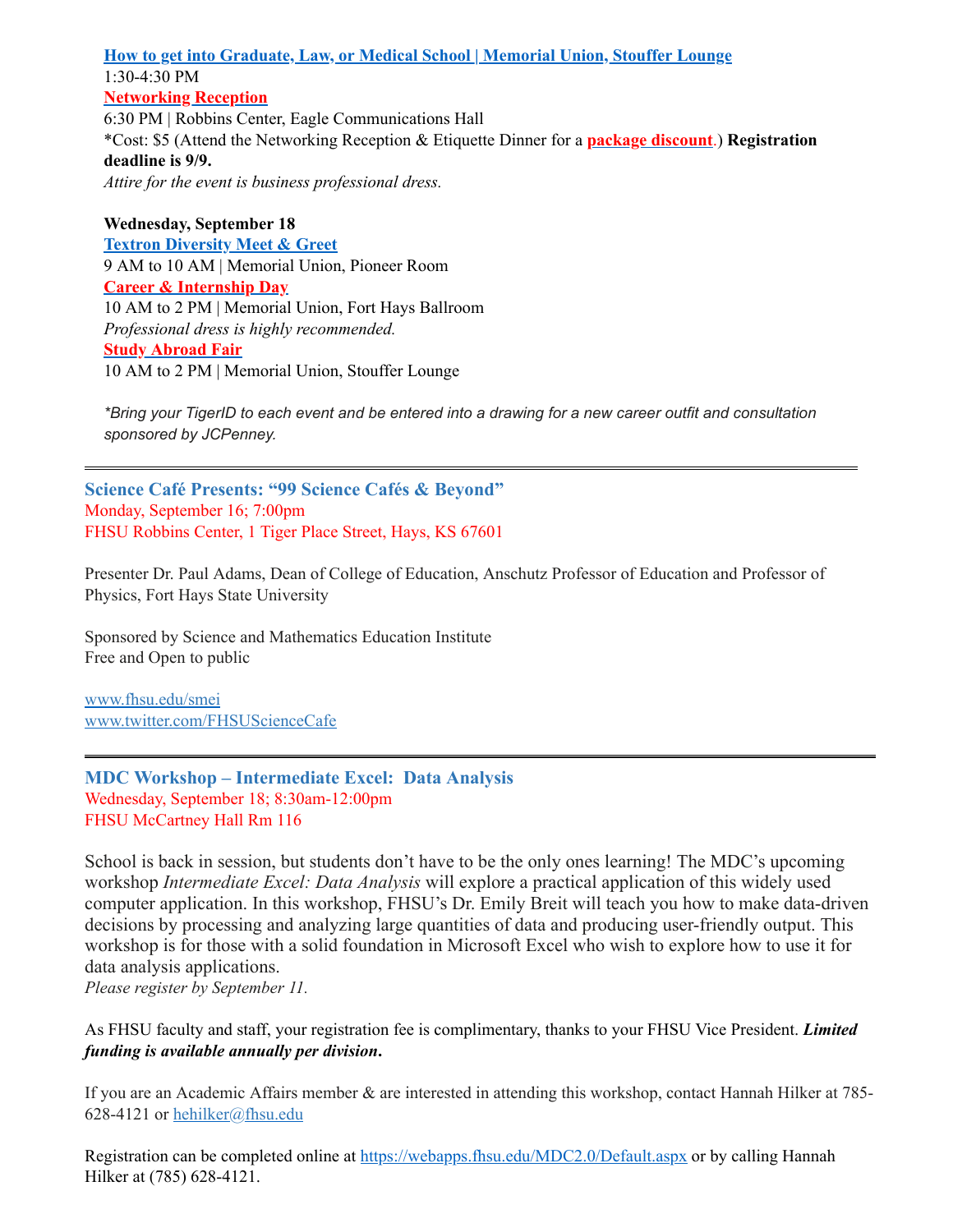## <span id="page-8-0"></span>**2 nd Annual Mac N' Cheese with AGD** Wednesday, September 18; 4:30pm-7:00pm

Come support Alpha Gamma Delta at our Second Annual Mac N' Cheese with AGD on September 18th from 4:30-7:00! Only \$5 for unlimited Mac and Cheese!!

Buy tickets in advance in the Union for \$5! Tickets will also be sold at the door for \$7. We hope to see you there!!

There is also a Mac & Cheese contest! Please contact Taylor Galbraith if you would like to enter. Her number is (316) 250-4113 (Call or Text) and  $tragalbraith@mail.fhsu.edu.$ 

<span id="page-8-1"></span>**MDC Workshop – CliftonStrengths Engaged** Tuesday, October 1; 9:00am-4:00pm FHSU Memorial Union – Stouffer Lounge

If you've already taken the MDC's workshop CliftonStrengths Essentials and want to explore your strengths even further, now's your chance! After exploring your top 5 talent themes in their previous Strengths workshop you will now have the opportunity to unlock and explore all 34 of your talent themes. In this workshop you will hone your top 5, understand your top 10, and manage your bottom 5 strengths while learning how each one contributes to unique partnerships and teams. Registration for this workshop is \$259.

*Please register by September 24.*

As FHSU faculty and staff, your registration fee is complimentary, thanks to your FHSU Vice President. *Limited funding is available annually per division***.**

If you are an Academic Affairs member & are interested in attending this workshop, contact Hannah Hilker at 785-628-4121 or [hehilker@fhsu.edu](mailto:hehilker@fhsu.edu)

Registration can be completed online at <https://webapps.fhsu.edu/MDC2.0/Default.aspx>or by calling Hannah Hilker at (785) 628-4121.

#### **SHARE WITH STUDENTS**

#### <span id="page-8-2"></span>**Freshmen & KAMS/AMS Elections**

Student Government Association has just opened our Freshman and KAMS/AMS elections for senator applications! SGA is a fantastic opportunity for students to create a strong network of friends, expand their leadership capabilities, strengthen their problem solving skills, and grow in confidence. The application can be found on our TigerLink page under forms and is open until September 9<sup>th</sup>: <https://tigerlink.fhsu.edu/organization/sga>.